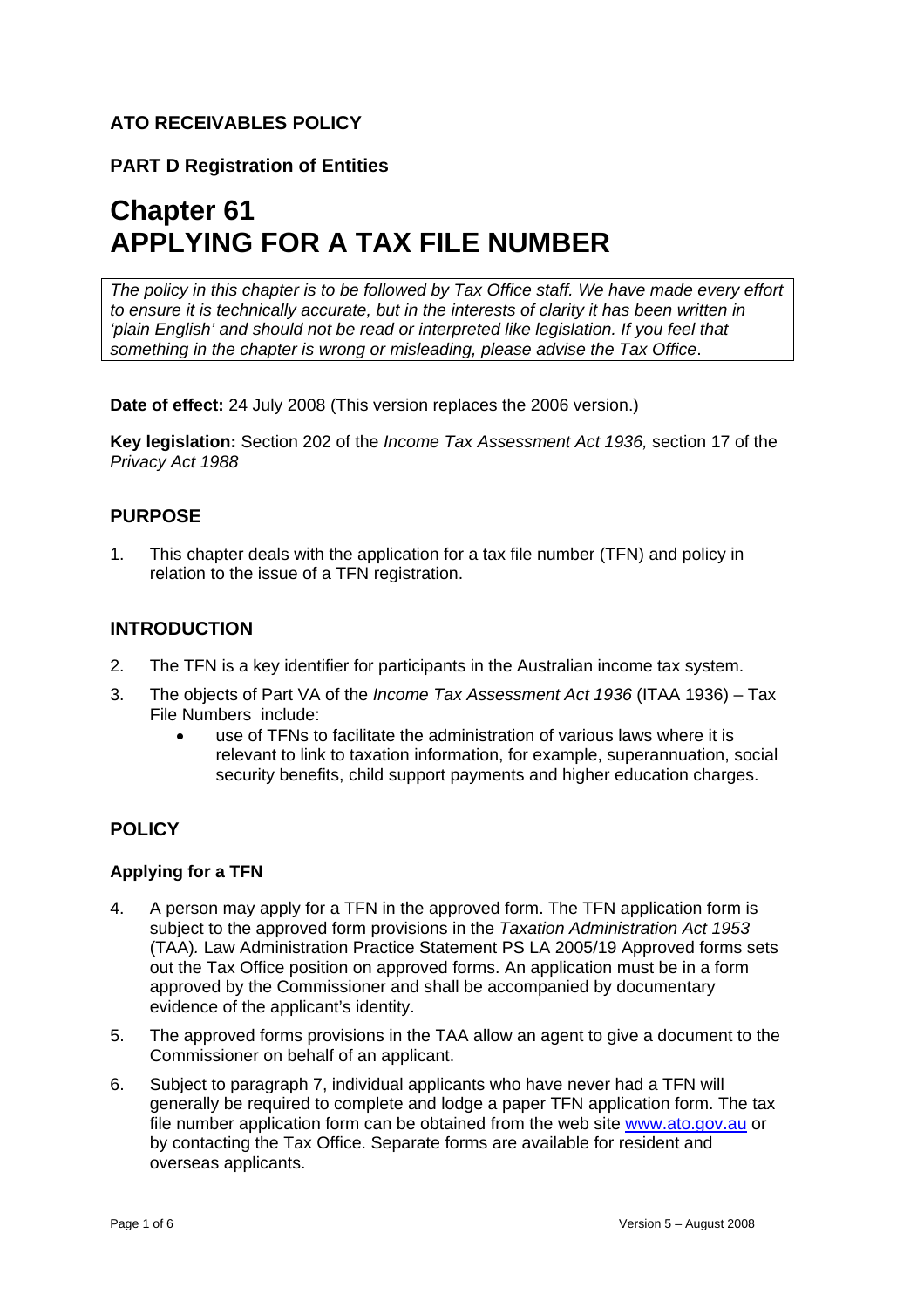- 7. Certain individuals may apply:
	- through Centrelink or the Department of Veterans' Affairs if applying for government benefits or a pension
	- through a secondary school if a student at that school, or
	- through online application (at www.ato.gov.au) on arrival in Australia by non-residents holding migration or working visas.
- 8. If the person applying for the TFN is less than 13 years of age, their parent or guardian must sign the application form. If the applicant is 16 years of age or older they must sign their own application form. Between these ages either the applicant or the parent can sign the application form. In certain circumstances (for example, there is an applicable power of attorney) an appointed representative may apply on behalf of the applicant.
- 9. Non-individual applicants can apply for a TFN either on the appropriate TFN application form or in conjunction with an application form for an ABN. They can apply:
	- online via www.abr.gov.au or through the Business Entry Point (BEP) at www.abr.business.gov.au
	- through a tax agent via the electronic lodgment service (ELS), or
	- by completing a paper application.

#### **Proof of identity (POI) for Australian residents**

- 10. Individuals applying for a TFN must provide original documents to establish their identity. Documents required depend on the circumstances, but may include an Australian birth certificate, or certificate of Australian citizenship, an overseas passport with evidence of Australian immigration status and an Australian passport. POI is intended to prove that the individual exists and is operating in the community. Specific details of the documents required are available on the relevant applications for TFN, available at www.ato.gov.au.
- 11. POI requirements for non-individual persons include establishing the existence of the person, and specified individuals associated with the person (associates). Documents required depend on the type of person and circumstances and may include a certificate of incorporation of a company. Details of these requirements are available on the relevant applications for TFNs, available at www.ato.gov.au.
- 12. Verification of identity may be obtained from other government agencies, such as the Australian Securities and Investments Commission (ASIC).
- 13. If an original evidence of identity document is in a language other than English, then a written translation that is certified as a true and correct copy by an authorised translation service must be provided – for example, Department of Immigration and Citizenship or an appropriate embassy or professional translation service.
- 14. If a parent or guardian is completing a TFN application or enquiry for an individual who is under 16 years of age, proof of identity documents must also be provided for both the parent or guardian and the applicant. A further document that shows the relationship between the parent or guardian and the applicant, for example, guardianship papers or the applicant's full birth certificate is required. Where the parent has previously provided documents to the Tax Office to establish their identity, they will only need to confirm their identity and provide a document proving their relationship with the child.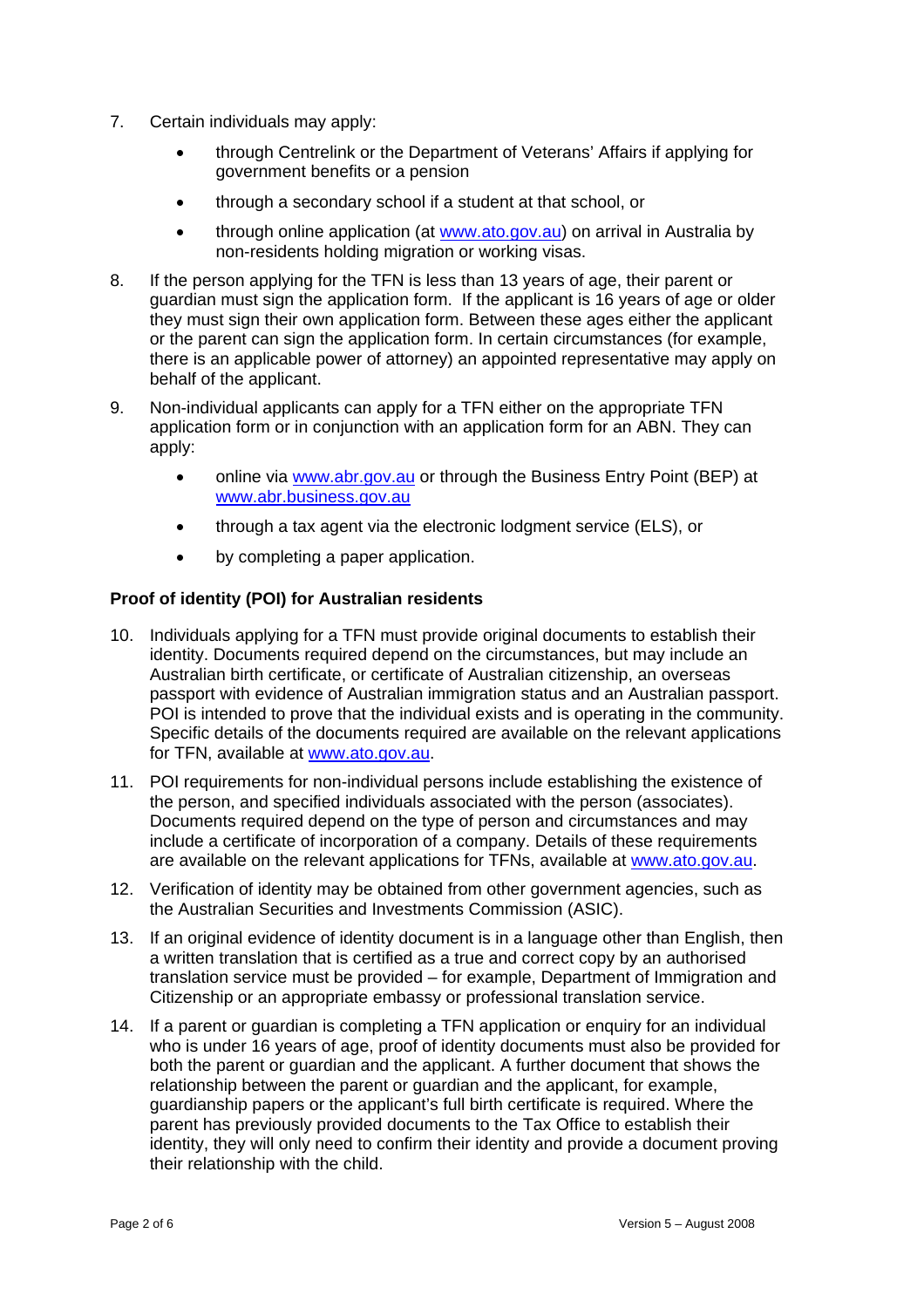15. Secondary school students can apply for a TFN through their school. They must provide details of their birth certificate, overseas passport number or Australian citizenship certificate on the application. The school will check the details before sending the application to the Tax Office.

#### **Proof of identity for non-residents**

- 16. Non-resident persons are also required to prove their identity. Details of documents required for each person, and the requirements for certification and translation (as required) are included on the Tax Office's website along with the relevant forms.
- 17. Individual non-residents who hold migration or working visas and apply online use their passport and visa details to confirm their identity.

#### **Partnerships between persons represented by the same person in different capacities**

- 18. Where a person acts in the capacity as a trustee of a trust or in the capacity as the trustee of more than one trust then that person is a different person in each of those capacities. They are also a separate person in their own capacity as an individual.
- 19. Where the Registrar receives an application from a partnership for issue of a TFN, and is satisfied that:
	- two or more persons being an individual or company in their own right and that individual or company as trustee of one or more trusts, or
	- two or more persons being an individual or company as trustee of two or more trusts

are together proprietors of the relevant business or assets that are being used to carry on a business or to derive income jointly, the Registrar may accept the application and issue the requested TFN.

#### **Reconstituted partnerships**

- 20. Where there are changes to the membership of a general law partnership ('the partnership') and the partnership continues to trade without interruption, and the remaining partners agree that the business or firm may be carried on by the continuing partners (with or without new partners) a technical rather than a general dissolution has occurred. This is known a reconstituted partnership.
- 21. A reconstituted partnership, provided certain conditions are met, need not register for a new TFN and can continue to use the same TFN as the previous partnership. The partnership will only be required to complete one income tax return for the income year in which the reconstitution took place. Note that the reconstituted partnership treatment only applies to general law partnerships and does not apply to tax law partnerships.
- 22. The following conditions must be satisfied if a reconstituted partnership wishes to not register for a new TFN and to continue to use its existing TFN:
	- (i) There must be at least one continuing partner who is a member of the partnership prior to and following the reconstitution
	- (ii) There must be an express or implied continuity clause agreed to by the continuing, incoming and outgoing partners. This includes a clause in the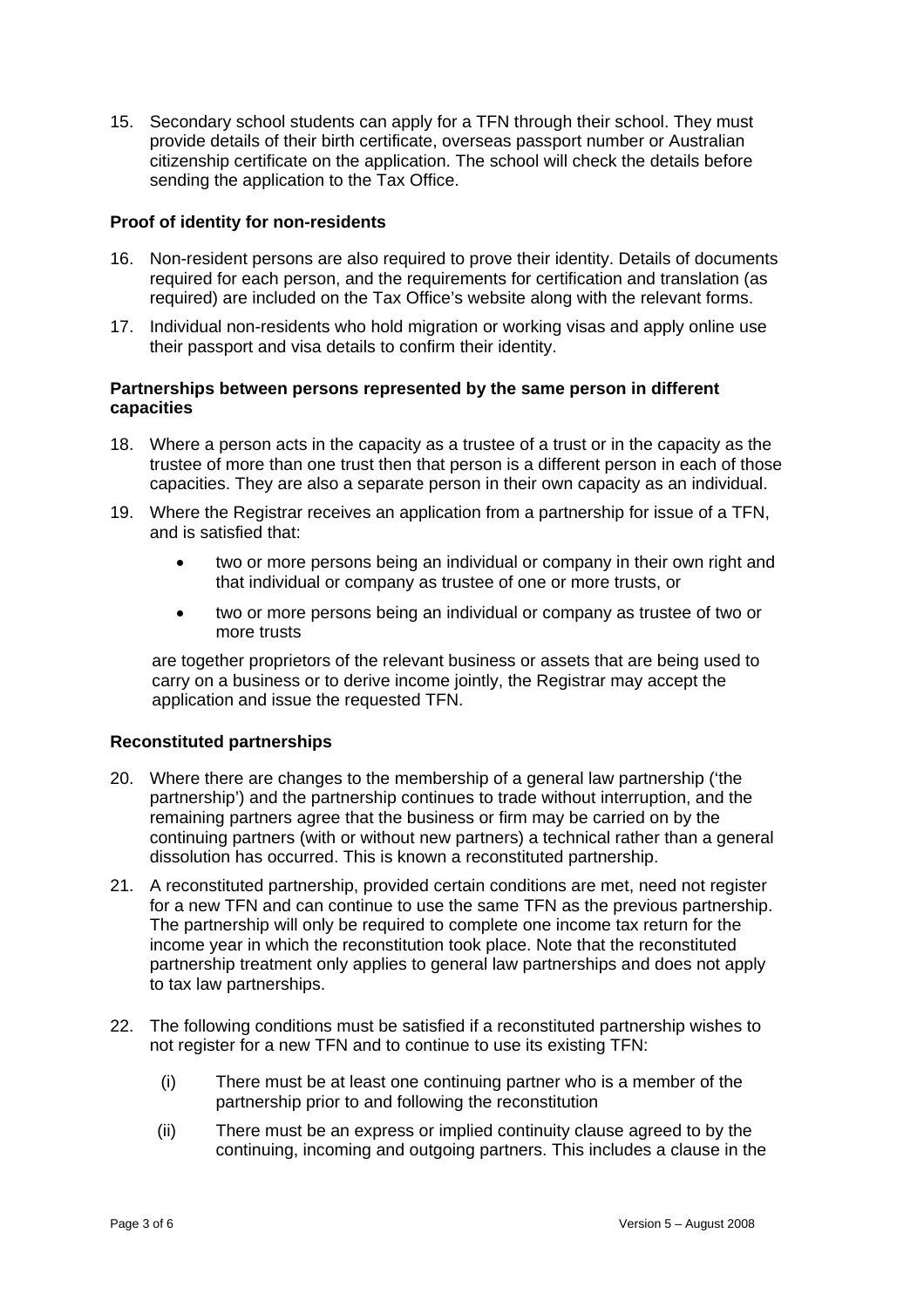partnership agreement, a statement signed by the partners or an oral agreement by the partners.

- (iii) The following must be satisfied:
	- substantially all of the partnership assets remain with the continuing partnership
	- the nature of the enterprise remains substantially unchanged
	- the client or customer base remains substantially unchanged
	- the business name or name of the firm remains unchanged

'Substantially' means largely or considerably. This is taken to mean more than 50%. Each case will need to be decided on its own facts.

- (iv) When lodging the partnership tax return, the following details must be supplied:
	- the date of the dissolution
	- the date of the reconstitution
	- the names of the new, continuing and retiring partners
	- the TFN or address and date of birth of all new partners, and
	- details of the changes if the persons authorised to act on behalf of the partnership have changed.
- 23. If all of the conditions set out in paragraph 22 above are not met, the reconstitution will result in the formation of a new partnership. This new partnership will be required to register for a new TFN. Both partnerships (the old and the new) will need to lodge a partnership tax return. One tax return will be lodged for the old partnership from the beginning of the income year to the date of dissolution and another will be lodged for the new partnership from the date of its formation to the end of the income year.

#### **Authority to issue a TFN without application**

- 24. The Commissioner may issue a TFN without an application being made where necessary to perform a function under a tax law for example, for some compliance enforcement activities. Holders of these TFNs may not be able to use them for purposes such as quoting to financial institutions and when completing a TFN Declaration until the requirements of the approved form (including the provision of proof of identity documents and information) are met.
- 25. The Commissioner may issue a new TFN where he believes that the confidentiality of the previous TFN has been compromised, for example, where identity may have been stolen.

#### **TFN Security**

26. A TFN is an important form of identification in Australia and should be kept secure and confidential. It should only be provided to people who are authorised to receive it (for example, a tax agent, a bank officer or employer in connection with their duties). A person may not request or require another person to quote their TFN except as provided in section 8WA of the TAA. There is no legislative prohibition against a person voluntarily disclosing their TFN to a person who is not authorised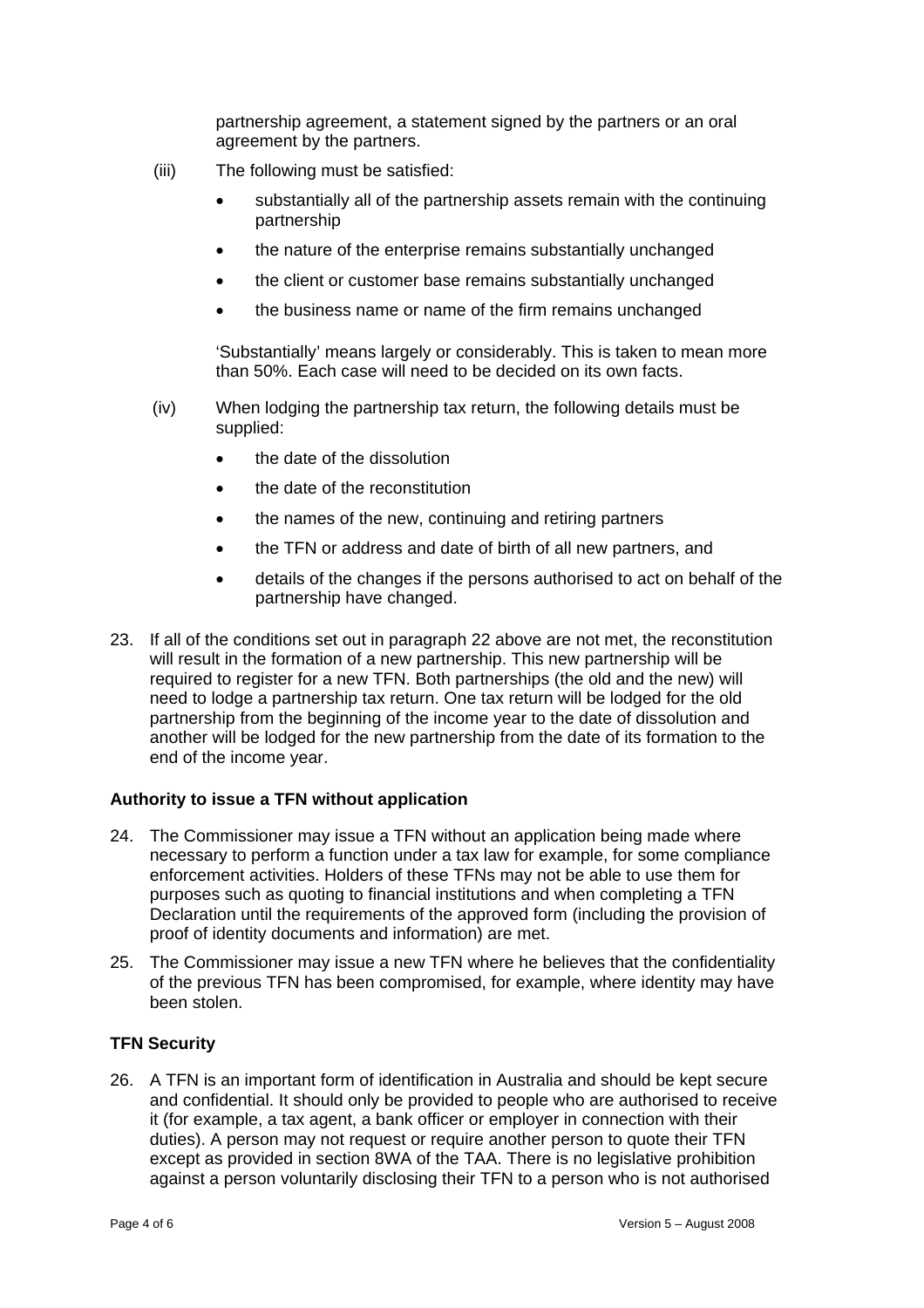to request it, however that other person may not record, use or disclose the TFN except as allowed by section 8WB of the TAA.

- 27. Failure to maintain your TFN securely could result in your identity being used for fraudulent purposes, resulting in inconvenience, loss of savings and/or requests for collection of monies outstanding. Security recommendations for TFN holders include:
	- not carrying it in their purse, wallet or storing it in their mobile phone
	- shredding or destroying documents containing TFN details before disposing of them
	- installing up-to-date anti-virus software on their computer
	- only providing their TFN to people who are authorised to ask for it (for example, a tax agent, a bank officer or employer), and
	- making sure if they use a tax agent to complete and/or lodge their tax return, that the tax agent is registered by checking on the Tax Agents Board website at www.tabd.gov.au.
- 28. A person cannot be compelled to quote their TFN, but may be denied access to Government services, or have tax withheld from income at higher rates, if they do not quote their TFN in certain circumstances.
- 29. In accordance with the *Privacy Act 1988*, the Privacy Commissioner has issued guidelines to protect the privacy of individuals by restricting the use of TFN information. The *Tax File Number Guidelines 1992* are available at www.privacy.gov.au.

#### **Inactive TFNs**

30. TFN's are not cancelled but are locked down and made inactive. For example, this is done in cases where the Tax Office has been advised that a natural person is deceased or has departed the country or where another entity type has ceased to exist. It also may be used when security of a TFN has been breached and is deemed to be compromised or where a person has been inadvertently issued with two or more TFNs.

#### **Refusal**

- 31. The Commissioner may refuse an application for a TFN if:
	- the application is not received in the approved form
	- he is not satisfied as to the applicants true identity
	- the applicant already has a TFN
	- an interim notice has been issued under section 202BD of the ITAA 1936.

The Commissioner has an obligation to maintain the integrity of the TFN register and may refuse to issue a TFN in appropriate circumstances. For example, where the Commissioner receives an application for a TFN but is satisfied that the applicant does not and will not have any interactions with the Australian taxation system, the Commissioner may refuse to issue a TFN to that person.

#### **TERMS USED**